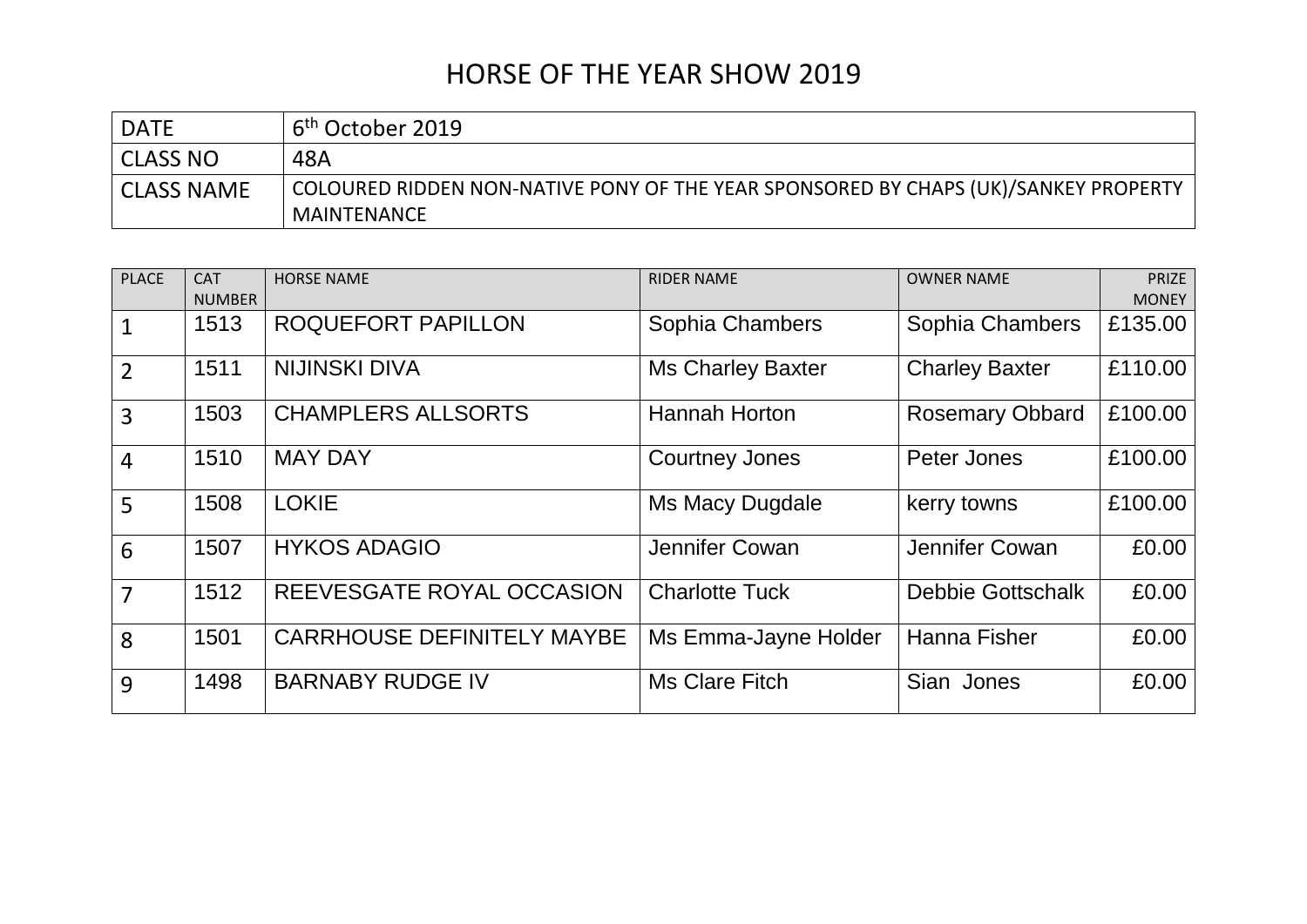| <b>DATE</b>       | . 6 <sup>th</sup> October 2019                                                                      |
|-------------------|-----------------------------------------------------------------------------------------------------|
| <b>CLASS NO</b>   | 48B                                                                                                 |
| <b>CLASS NAME</b> | COLOURED RIDDEN NON-NATIVE HORSE OF THE YEAR SPONSORED BY CHAPS (UK)/HARRISONS CIVIL<br>ENGINEERING |

| <b>PLACE</b>   | <b>CAT</b>    | <b>HORSE NAME</b>              | <b>RIDER NAME</b>        | <b>OWNER NAME</b>                      | <b>PRIZE</b> |
|----------------|---------------|--------------------------------|--------------------------|----------------------------------------|--------------|
|                | <b>NUMBER</b> |                                |                          |                                        | <b>MONEY</b> |
| 1              | 1515          | <b>BART</b>                    | Ms Vicky Smith           | <b>Vicky Smith</b>                     | £135.00      |
| $\overline{2}$ | 1522          | <b>KBF CRESCENDO</b>           | Mrs Jayne Ross           | Tony Reynolds &<br><b>Michael Cook</b> | £110.00      |
| 3              | 1519          | <b>FOUR LEAF CLOVER</b>        | Ms Jenny Crook           | Jenny Crook                            | £100.00      |
| $\overline{4}$ | 1529          | <b>TULLABEG CONNECTION</b>     | Mrs Natasha Cooper       | Natasha Cooper                         | £100.00      |
| 5              | 1520          | <b>FRECKLETON HIGH FLYER</b>   | <b>Elizabeth Simpson</b> | <b>Elizabeth Simpson</b>               | £100.00      |
| 6              | 1527          | <b>RYHFEL SAXONPRINCE</b>      | Danni Radford            | Emma Vince                             | £0.00        |
| $\overline{7}$ | 1528          | <b>SO SWEET</b>                | Megan Thompson           | <b>Rachel Cowan</b>                    | £0.00        |
| 8              | 1523          | <b>KELLYTHORPES MASTER KEY</b> | Mr Oliver Hood           | Lisha Leeman                           | £0.00        |
| 9              | 520           | SPRINGPOND ON THE RAZZLE       | Sofia Scott              | Louenna Hood                           | £0.00        |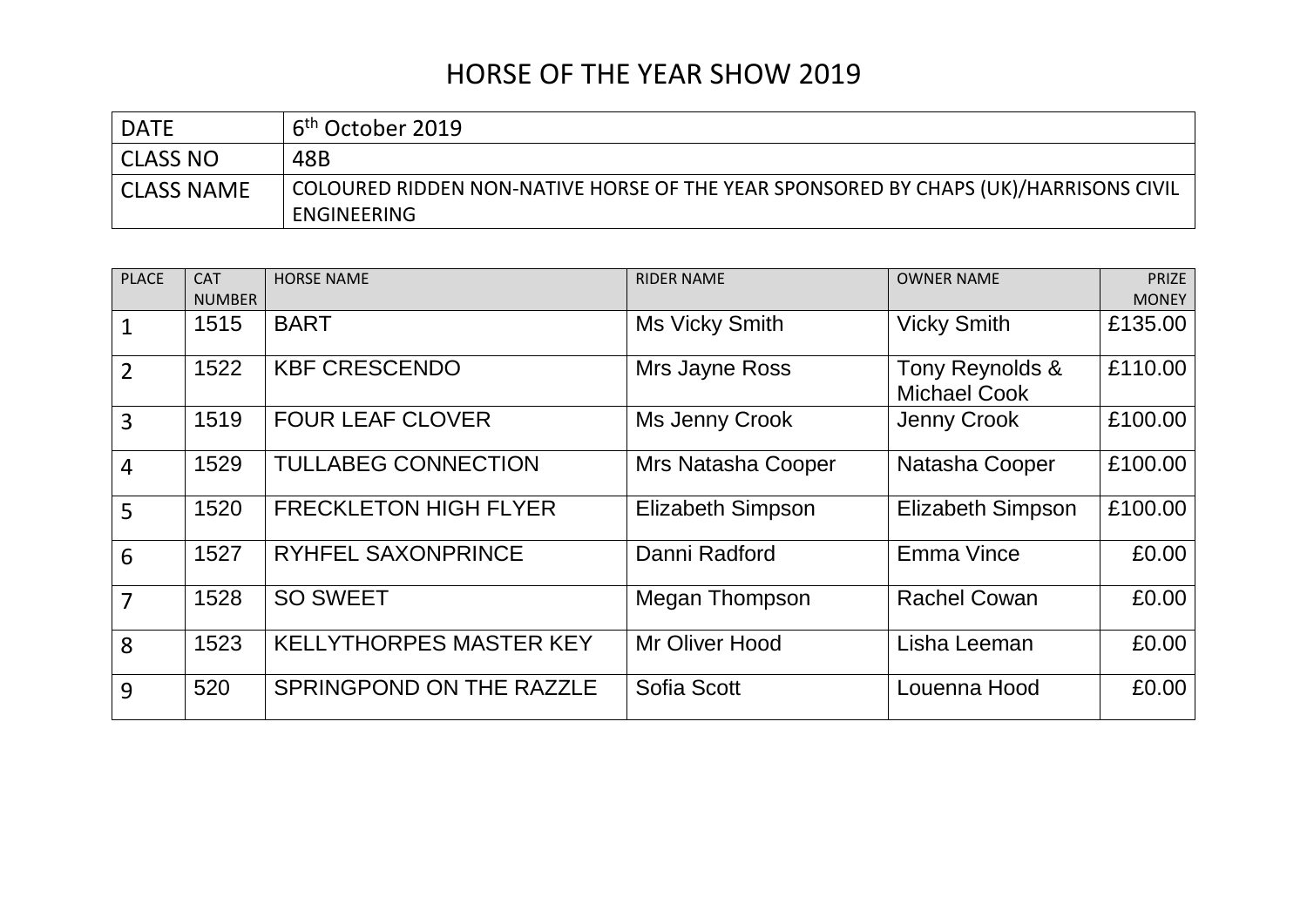| <b>DATE</b>       | 16 <sup>th</sup> October 2019                                                                                 |
|-------------------|---------------------------------------------------------------------------------------------------------------|
| <b>CLASS NO</b>   | 48C                                                                                                           |
| <b>CLASS NAME</b> | Coloured Ridden Native/Cob/Traditional Pony of the Year Sponsored by CHAPS(UK)/ NL Logistics<br><b>Native</b> |

| <b>PLACE</b>   | <b>CAT</b>    | <b>HORSE NAME</b>             | <b>RIDER NAME</b>                 | <b>OWNER NAME</b>                | <b>PRIZE</b> |
|----------------|---------------|-------------------------------|-----------------------------------|----------------------------------|--------------|
|                | <b>NUMBER</b> |                               |                                   |                                  | <b>MONEY</b> |
| $\mathbf{1}$   | 1540          | DEL BOY V                     | Ms Vikki Smith                    | Michelle Cuerden                 | £135.00      |
| $\overline{2}$ | 1535          | <b>BRAVEHEART VI</b>          | Mrs Sue-Helen Shuttleworth        | <b>Laura Matthews</b>            | £110.00      |
| $\overline{3}$ | 1538          | <b>BURGHWALLIS RAZAMATAZZ</b> | Lucie Gordon-Burgess              | Jane Turnbull                    | £100.00      |
| $\overline{4}$ | 1542          | <b>KUNG FU PANDA</b>          | Emma Lucas                        | Anne Lucas                       | £100.00      |
| 5              | 1546          | <b>RED WARRIOR</b>            | <b>Terri Guyett</b>               | Victoria Ward                    | £100.00      |
| 6              | 1551          | THE PANDA II                  | <b>Mrs Elle Rose Waters Jones</b> | <b>Elle Rose Waters</b><br>Jones | £0.00        |
| $\overline{7}$ | 1544          | <b>LLYN RHYN KRYSTAL</b>      | Mr Adam Forster                   | <b>Rhian Jones</b>               | £0.00        |
| 8              | 1548          | <b>RODNEY TROTTER III</b>     | Ms Emma Scott                     | Lynn Scott                       | £0.00        |
| 9              | 1532          | <b>BANG ON TREND</b>          | Ms Charlotte Leonard              | Charlotte<br>Leonard             | £0.00        |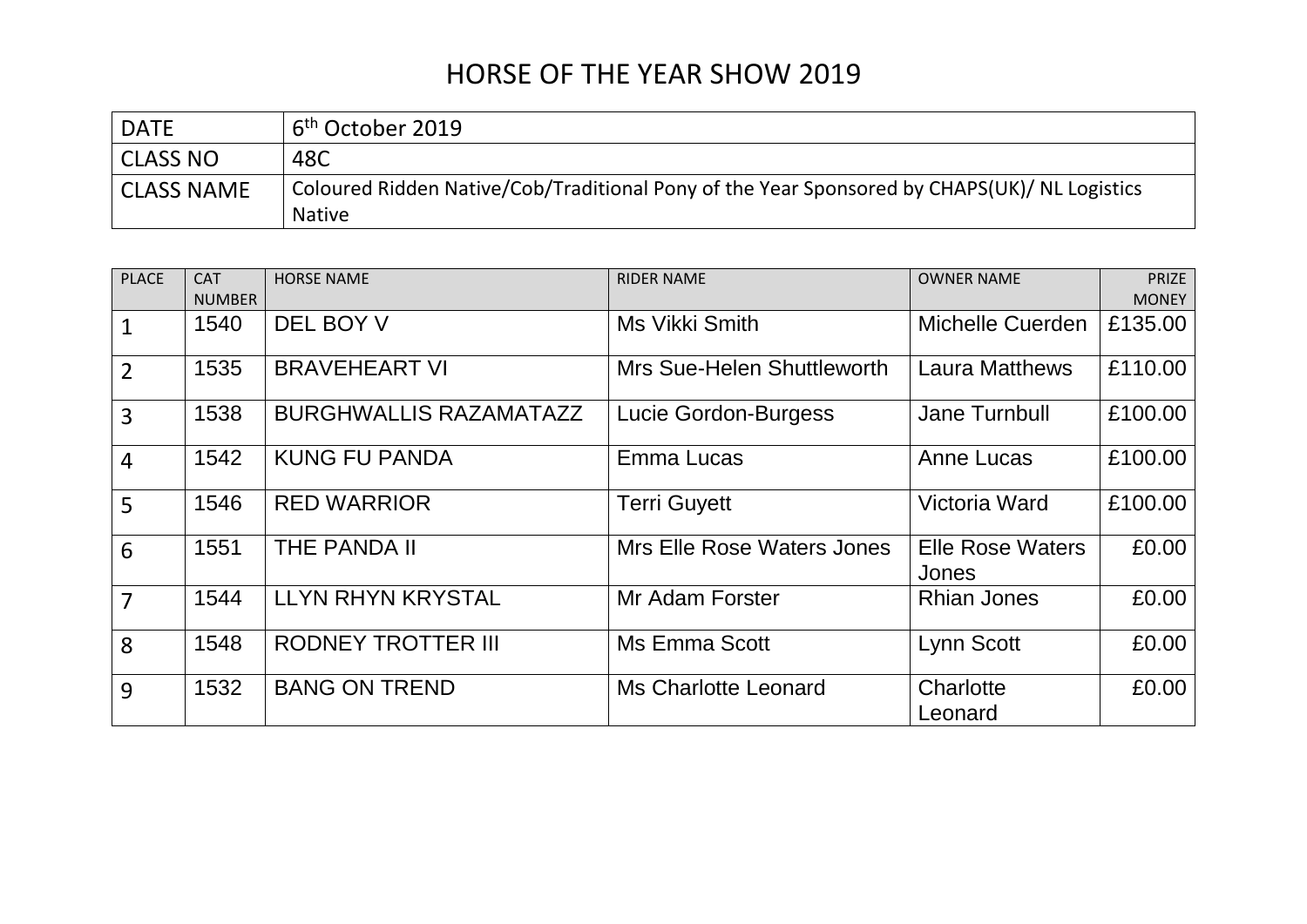| <b>DATE</b>       | ı 6 <sup>th</sup> October 2019 -                                                                        |
|-------------------|---------------------------------------------------------------------------------------------------------|
| <b>CLASS NO</b>   | 48D                                                                                                     |
| <b>CLASS NAME</b> | Coloured Ridden Native/Cob/Traditional Horse of the Year Sponsored by CHAPS (UK)/The Matthews<br>Family |

| <b>PLACE</b>   | <b>CAT</b>    | <b>HORSE NAME</b>                       | <b>RIDER NAME</b>        | <b>OWNER NAME</b>       | PRIZE        |
|----------------|---------------|-----------------------------------------|--------------------------|-------------------------|--------------|
|                | <b>NUMBER</b> |                                         |                          |                         | <b>MONEY</b> |
| $\mathbf{1}$   | 1219          | <b>RED ROCK III</b>                     | <b>Victoria Hesford</b>  | <b>Tracey Veale</b>     | £135.00      |
| $\overline{2}$ | 1563          | <b>THE MAGPIE</b>                       | <b>Adam Forster</b>      | Domenica Fitch          | £110.00      |
| $\overline{3}$ | 1237          | RANDALSTOWN TOP NOTCH                   | <b>Emily Proud</b>       | <b>Grahame Phillips</b> | £100.00      |
| $\overline{4}$ | 1336          | <b>SUREWILL</b>                         | <b>Mr Andrew Collins</b> | <b>Stuart Birch</b>     | £100.00      |
| 5              | 1562          | <b>STARLIGHT</b>                        | <b>Ms Sara Parrott</b>   | <b>Flick Haigh</b>      | £100.00      |
| 6              | 1558          | <b>JE SUIS CHARLIE</b>                  | Mr David Froggatt        | <b>G</b> Sinclair       | £0.00        |
| $\overline{7}$ | 866           | <b>RANDALSTOWN</b><br><b>RAZZMATAZZ</b> | Ms Mackenzie Preston     | Mackenzie Preston       | £0.00        |
| 8              | 1209          | <b>COBERT DE NIRO</b>                   | <b>Mr Martin Skelton</b> | <b>Tracey Brady</b>     | £0.00        |
| 9              | 1332          | <b>MASTER OF THE COIN</b>               | <b>Mr Robert Walker</b>  | <b>Rachel McCourt</b>   | £0.00        |